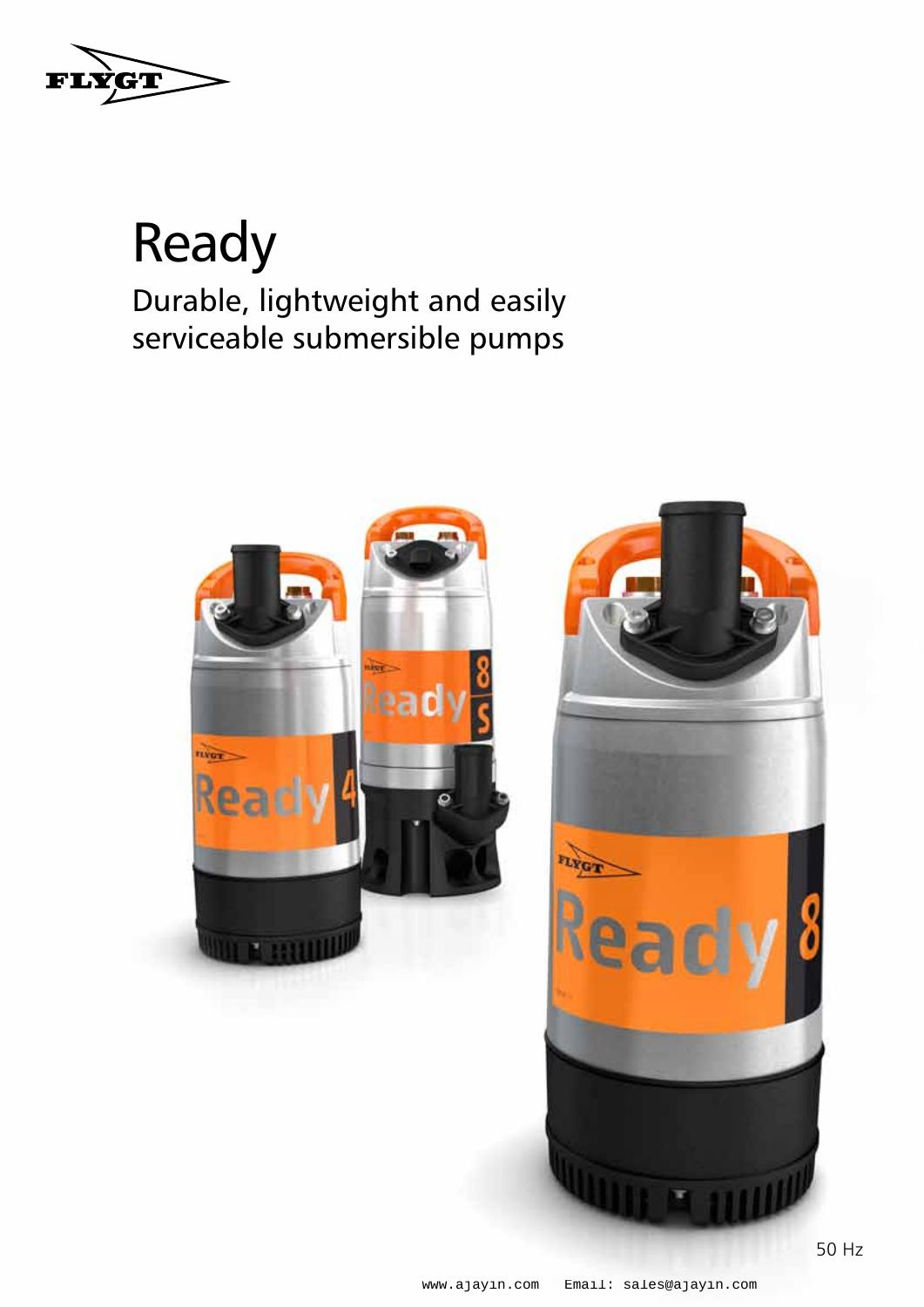## Multipurpose. Multiple use. Made for the duration



*Ready 4 and 8:* Weighing only 12 and 14.5 kilos respectively, Ready 4 and 8 are designed for dewatering of construction sites, flood cleaning operations and similar applications. They can handle abrasive and corrosive liquids in the range of pH 5–8 and particle sizes up to 5 mm.

Whether it's for construction or industrial sites, manholes or emergency situations, you'll be ready for on-the-spot dewatering – time and time again.

The smallest of the Flygt electric submersible dewatering pumps, the Ready series is built to withstand tough jobsite use, removing contaminated water and water containing sand and gravel, with ease.

Flygt Ready pumps handle flows up to 7 l/s, heads to 14 m, and solids up to 38 mm in diameter. Available with power ratings from 0.4 to 0.9 kW, these portable drainage pumps are lightweight and engineered for professional use.

#### Compact and lightweight

Built with a compact motor and lightweight materials, Ready pumps are easy to carry, install and service. These pumps go where other pumps do not

fit and can be stored easily in service vehicles for quick response to flooding or clean-up.

#### Made for wear and tear

The cast aluminum outer casing, stator housing and polyurethane hydraulic parts make Ready pumps durable for tough jobsite environments. They deliver professional level performance and higher wear resistance in a compact size.

#### Highly serviceable

Ready is designed with a removable top that allows easy access for cable changes and component replacements. The hydraulic end is made for simple and quick replacement of wear parts and seals.

Engineered for repeated use, year after year, Ready pumps are the smart choice to reduce environmental impact.

#### 50 Hz





*Ready 8S:* The Ready 8S is a solids-handling pump designed for contaminated water and water containing sand, gravel and debris with particle sizes up to 38 mm.

| <b>Model</b>      | $\frac{1}{2}$ Ready 4 | Ready 8   | Ready 8S  |
|-------------------|-----------------------|-----------|-----------|
| Product code      | 2004.212              | 2008.212  | 2008.281  |
| Rating [kW]       | 0.42                  | 0.75      | 0.9       |
| Voltage [V/phase] | 230, $1-$             | 230, $1-$ | 230, $1-$ |
| Rated current [A] | 2.7                   | 4.2       | 5.2       |
| Weight [kg]       | 12                    | 14.5      | 17        |
| Height [mm]       | 438                   | 438       | 512       |
| Width [mm]        | 184                   | 184       | 263       |
| Discharge Ø [in]  | フ"                    | 2"        | 2"        |
| Throughlet [mm]   | 5.                    | 5         | 38        |

For additional specifications, see product technical documentation. With reservation for changes.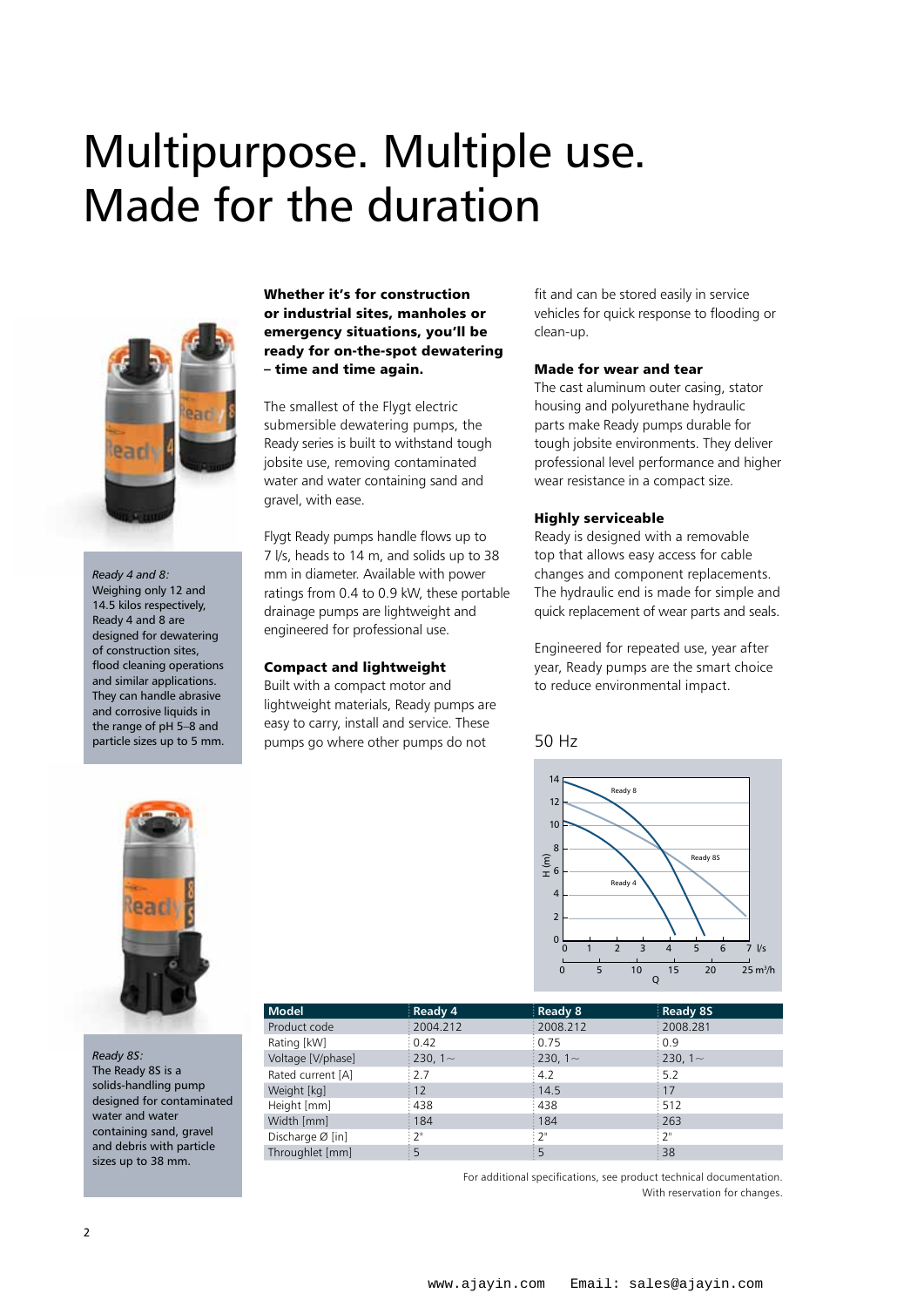# The one and only Ready design

**Removable top:** Provides easy access to junction box for wiring and component replacement.

**Ergonomic handle:**  Comfortable design for easy and safe lifting, carrying and handling of the pump.

**Auto-cut:** Automatically protects the motor from overheating and damage, reducing downtime and

**Motor:** Robust and lightweight squirrel cage induction motor for reliable performance.

**Rubber strainer:** Impact protection in case the pump is dropped or installed roughly.

**Polyurethane pump housing:** Provides high wear resistance and allows for passage of abrasive materials.



Ready 8S



**Cable with water-cut:**  Protects electrical components by stopping water from entering the pump through damaged cables.

**Cable strain relief:** Limits stress on cable connection enabling a longer cable life.

**Adjustable discharge:**  Vertical and horizontal discharge options for easy hose connection.

expelling abrasive particles from the seal chamber, ensuring longer life.

**Double mechanical seal:**  Two sets of mechanical shaft seals that work independently. More reliable than single or lipseal – double the security.

**Polyurethane hydraulic parts (impeller and diffuser):** Provides high wear resistance and allows for passage of abrasive materials.

**Vortex impeller:** Handles solids and reduces wear. More versatile than a standard drainage pump.